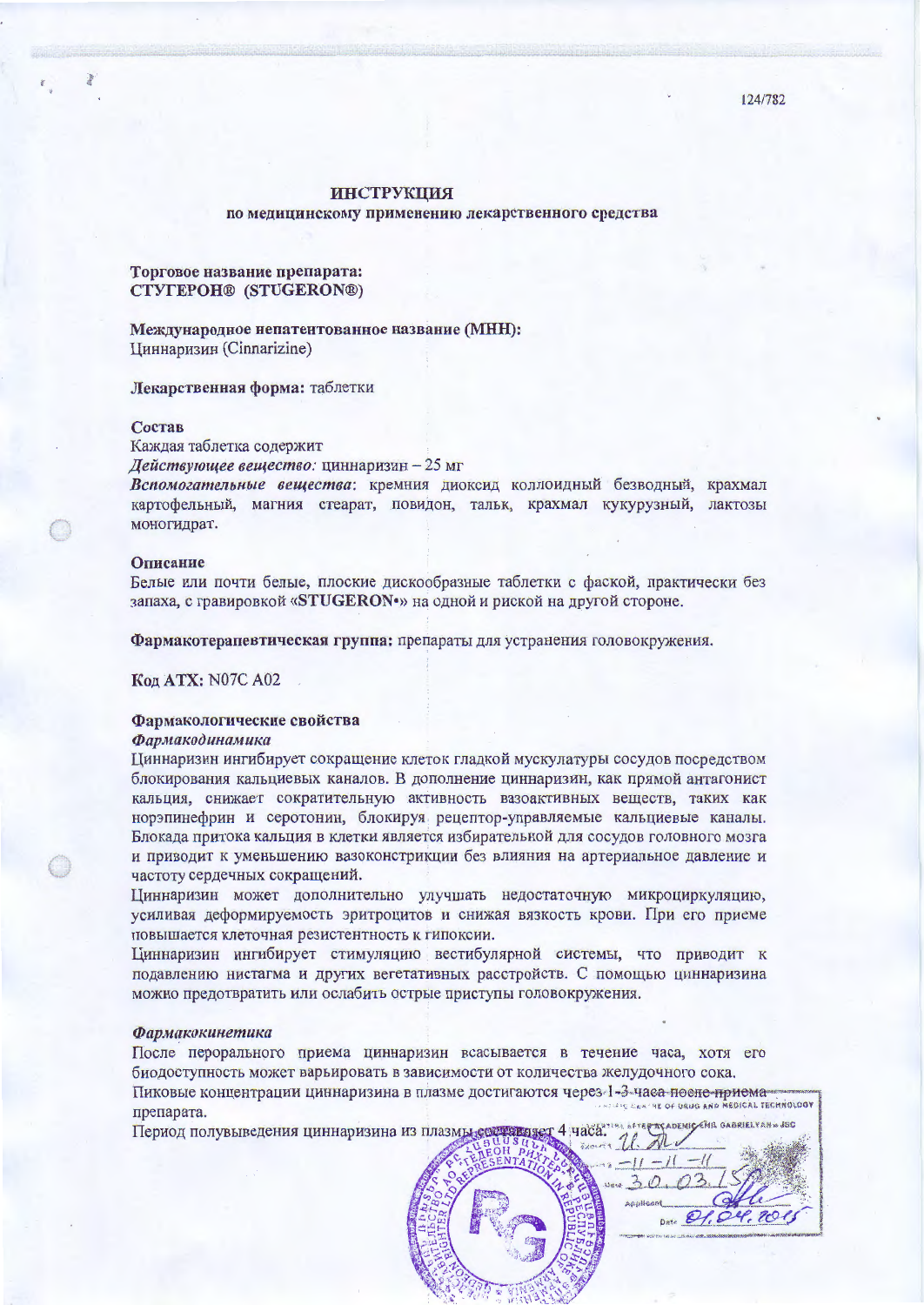Циннаризин подвергается экстенсивному метаболизму в печени путем конъюгации с образованием глюкуронидов. 1/3 этих метаболитов выделяется почками, 2/3 - через кишечник.

Связывание циннаризина с белками плазмы составляет 91%.

### Данные доклинических исследований по безопасности

Отсутствуют соответствующие доклинические данные по использованию данного лекарственного средства.

#### Показания к применению

при симптомах болезни Меньера Поддерживающая терапия лабиринтного происхождения, включая головокружение, тошноту, рвоту, шум в ушах и нистагм. Профилактика укачивания.

Профилактика мигрени.

Поддерживающая терапия при симптомах нарушения мозгового кровообращения, включая головокружение, шум в ушах, головную боль сосудистого происхождения, раздражительность, замкнутость, нарушения памяти и концентрации внимания.

Поддерживающая терапия при симптомах нарушения периферического кровообращения, включая болезнь Рейно, акроцианоз, перемежающуюся хромоту, нарушения микроциркуляции, трофические и варикозные язвы, парестезию, ночные судороги, ощущение холода в конечностях.

#### Противопоказания

Гиперчувствительность к действующему веществу или любому из вспомогательных веществ.

#### С осторожностью

Подобно другим антигистаминным препаратам, Стугерон может вызывать дискомфорт в желудке; прием препарата после еды позволит уменьшить раздражение слизистой оболочки желудка.

Пациентам с болезнью Паркинсона Стугерон рекомендован только в том случае, если польза будет перевешивать возможный риск усугубления данного заболевания.

Поскольку Стугерон может вызывать сонливость в начале лечения, следует проявлять осторожность при сопутствующем употреблении алкоголя или приеме средств. угнетающих деятельность ЦНС.

В случае непереносимости лактозы этот факт должен приниматься во внимание, поскольку каждая таблетка содержит 175,00 мг лактозы моногидрата.

Пациенты с редкими наследственными заболеваниями, такими как непереносимость галактозы, лактазная недостаточность Лаппа или нарушение всасывания глюкозыгалактозы, не должны принимать данное лекарственное средство.

## Применение при беременности и в период лактации

Хотя в испытаниях на животных циннаризин не оказывал тератогенного действия, Стугерон, как и любые лекарственные средства, должен использоваться в период беременности только в том случае, если терапевтическая польза для матери буде оправдывать потенциальный риск для плода.

Отсутствуют данные о выделении Стугерона в женское трудное молокорфестому женщины, принимающие Стугерон, должны отказаться ражноуднове вокармливний

 $Export1$ 

 $Export2 - 11 -$ 

Al

 $\sqrt{1}$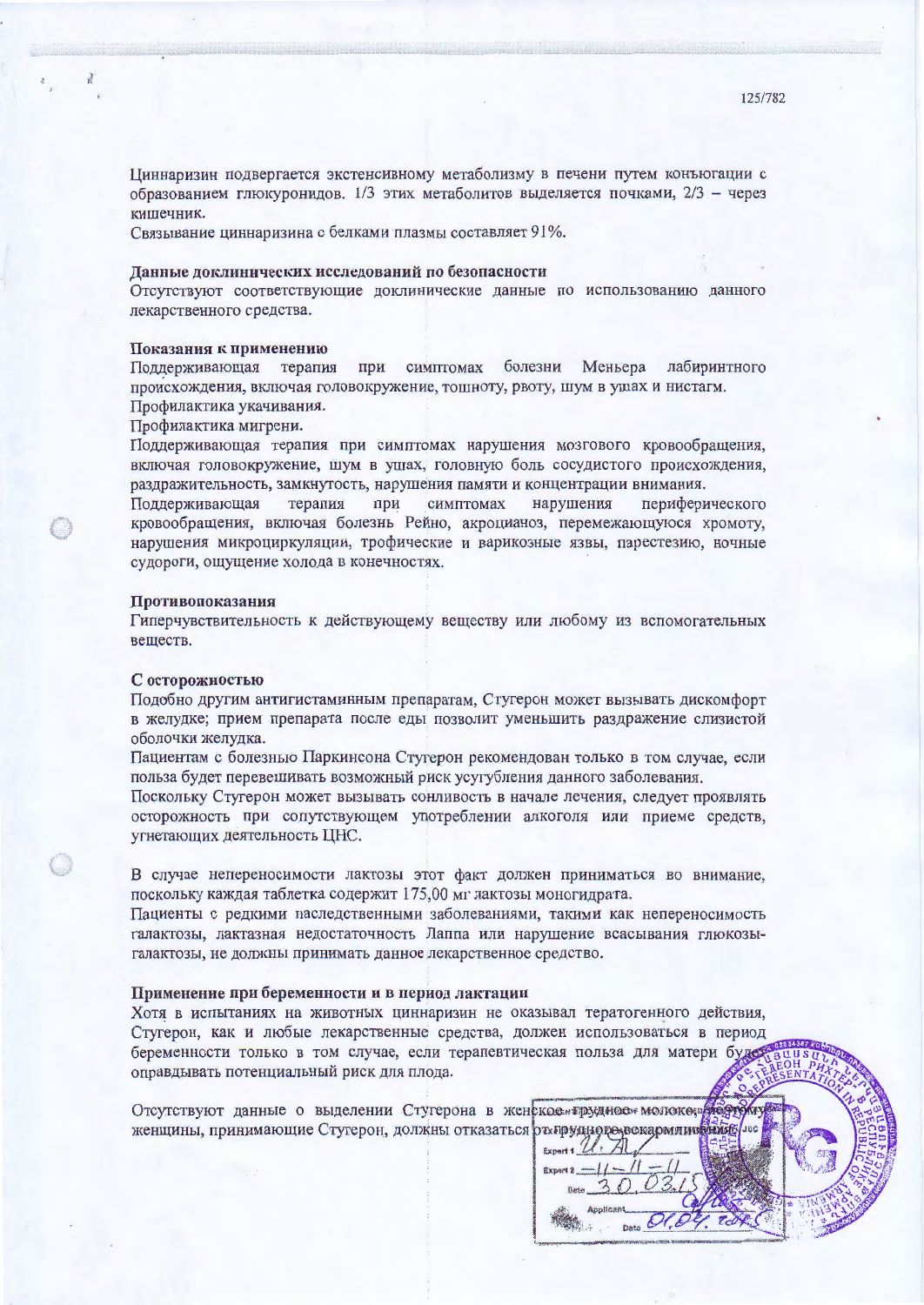## Способ применения и дозы

Взрослые:

Нарушение мозгового кровообращения: 3 раза в день по 1 таблетке (75 мг в сутки).

Нарушение периферического кровообращения: 3 раза в день по 2 - 3 таблетки (150-225 мг в сутки).

Заболевания внутреннего уха: 3 раза в день по 1 таблетке (75 мг в сутки).

Профилактика укачивания: взрослые: 1 таблетка (25 мг) за полчаса до путешествия; прием можно повторять каждые 6 часов.

Дети и подростки: для детей в возрасте 5-12 лет рекомендуется половина взрослой дозы.

Пожилые люди: Данных нет.

Использование при печеночной недостаточности: Данных нет. Использование при почечной недостаточности: Данных нет.

Стугерон предпочтительно принимать после еды.

Максимальная рекомендованная суточная доза не должна превышать 225 мг (9 таблеток).

Поскольку влияние Стугерона на головокружение носит дозозависимый характер, дозу следует повышать постепенно.

## Побочное действие

Могут возникать такие симптомы, как сонливость и нарушения со стороны желудочнокишечного тракта. Они обычно являются преходящими и могут быть предотвращены при постепенном достижении оптимальной дозы.

В редких случаях наблюдаются головная боль, сухость во рту, увеличение массы тела, повышенная потливость и аллергические реакции. В очень редких случаях сообщалось о развитии красного плоского лишая и волчаночноподобных симптомах.

В медицинской литературе сообщалось о единичном случае холестатической желтухи. Редкие случаи усугубления или развития экстрапирамидных симптомов отмечались преимущественно у пожилых людей при длительном лечении. В таких случаях лечение следует прекратить.

| Первичный класс системы органов<br>(MedDRA 9.1)                              | Побочные реакции                                                                           |  |
|------------------------------------------------------------------------------|--------------------------------------------------------------------------------------------|--|
| иммунной<br>Нарушения<br>стороны<br>$_{\rm CO}$<br>системы                   | Гиперчувствительность<br>(аллергические реакции)                                           |  |
| нервной<br>Нарушения<br>стороны<br>co<br>системы                             | Сонливость<br>Головная боль<br>Экстрапирамидные расстройства                               |  |
| желудочно-<br>Нарушения<br>стороны<br>co<br>кишечного тракта                 | Сухость во рту<br>Нарушения со стороны ЖКТ                                                 |  |
| Нарушения<br>стороны<br>печени<br>co<br>$\mathbf{M}$<br>желчевыводящих путей | Холестатическая желтуха                                                                    |  |
| и<br>Нарушения<br>кожи<br>co<br>стороны<br>подкожной клетчатки               | Гипергидроз (повышенная потливость)<br>Красный плоский лишай                               |  |
| Нарушения<br>скелетно-<br>co<br>стороны<br>мышечной и соединительной ткани   | Волчаночноподобные симптомы                                                                |  |
| Лабораторные показатели                                                      | AND NEDICKL. 250<br>Увеличение массы тела ************************                         |  |
|                                                                              | ЕХРЕЯТІВЕ АГТЕЗ АСАРЕМІС ЕМІІ. ОАВИН<br><b>Expert 1</b><br>Expart 2<br>Date $\frac{1}{2}d$ |  |

Date Ole